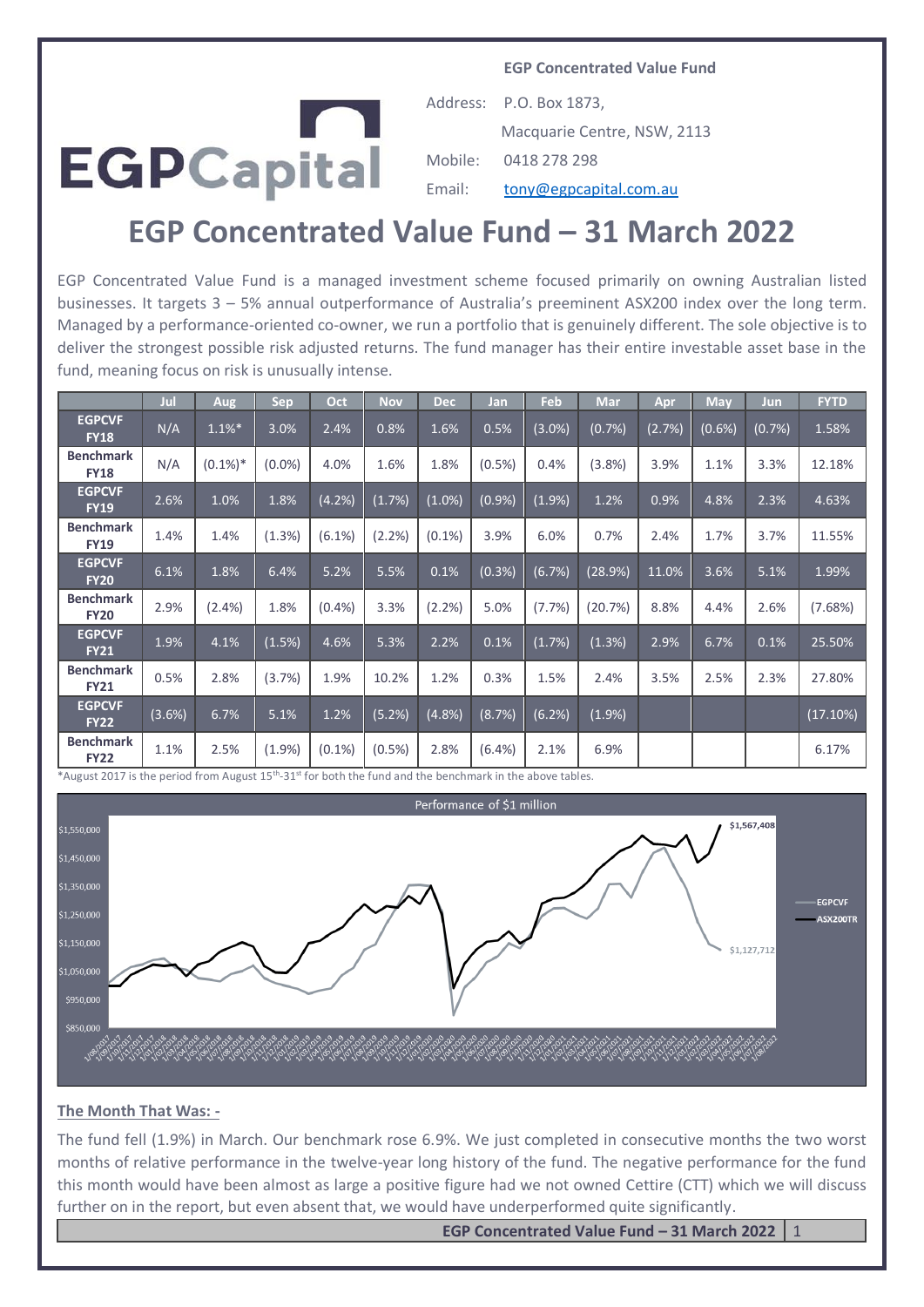I detest when a fund manager makes excuses for their underperformance, so I will say at the outset, I clearly had our fund mis-positioned for the environment as it has unfolded the past few months.

I have always split our portfolio into three categories that might be broadly called "traditional value" (with high asset backing and/or large, stable earning capability relative to market price), "growth at a reasonable price" (where despite not appearing "cheap" on traditional valuation metrics, our view of the next few years means the business is meaningfully under-priced) and "others" which might comprise a variety of different special situations. Traditionally, when major sectoral allocation changes swept the market, we always had part of our portfolio working well while the other part was suffering, thereby muting any underperformance.

Since the end of October, our chosen benchmark (ASX200TR) is up 4.5%, predominantly driven by resources with the ASX200 Resources index which is up a staggering 33.7% over that period. Unfortunately, the construction of our portfolio in hindsight was too heavily weighted to technology companies and the ASX All Technology index is down by (19.2%) through the same 5 months. A 5-month divergence of 53% for any two components of the index is a highly unusual event, and one as I have explained I did not position the fund well for.

Unfortunately, we have a dearth of resources exposure in the fund and the weak performance of our "value" holdings has not shielded us from the poor performance of our "growth" (technology) holdings. When there is a massive rotation out of highly priced growth, demonstrably cheap stocks such as United Overseas (trading at roughly half of NTA), Shriro Holdings (will be less than 5x ex-cash earnings by 30 June at current pricing, with a sustainable 12.3% {17.5% grossed up} dividend yield) and National Tyre (about 6.5x earnings with good growth optionality once the integration of the recent acquisitions is completed) usually see buying, but have not in this rotation.

CTT almost halved over the course of March, costing the funds NTA more than 3% and consequently has fallen out of our Top Ten holdings. The price had fallen considerably through the beginning of the month when the news arrived pre-open on 23 March that founder Dean Mintz had sold \$47m of stock. The stock traded between \$1.55-1.65 the day before the transaction, and the transaction was done at a meaningful discount (as block trades almost always are) of \$1.35. The subsequent market response to this announcement was unsurprisingly poor, there is a considerable precedent for well-timed insider sales and many market participants have assumed that the sale will presage bad news for the business. The price is now meaningfully below the price at which the CEO sold stock.

Aside from what we have discussed in previous newsletters (primarily customer acquisition cost {CAC} being high in the December quarter), there is no fundamental basis driving the movement in the share price. As much as I would have preferred to have avoided the massive fall that CTT has taken, I am not in the habit of using anything other than fundamentals as part of our decision-making process.

To that end, with rising CAC the primary fundamental concern, we are tracking CTT's ability to generate organic traffic to their website, if you must first pay to first find a customer but can then attract them to return to your website through unpaid/organic means (via direct visitation, emails, or other push notifications), then paying up to find them makes better sense. The graphic below shows what an outstanding job CTT have been doing in getting organic traffic to their website. Over the course of the past two years, the monthly organic traffic has grown roughly 10-fold:

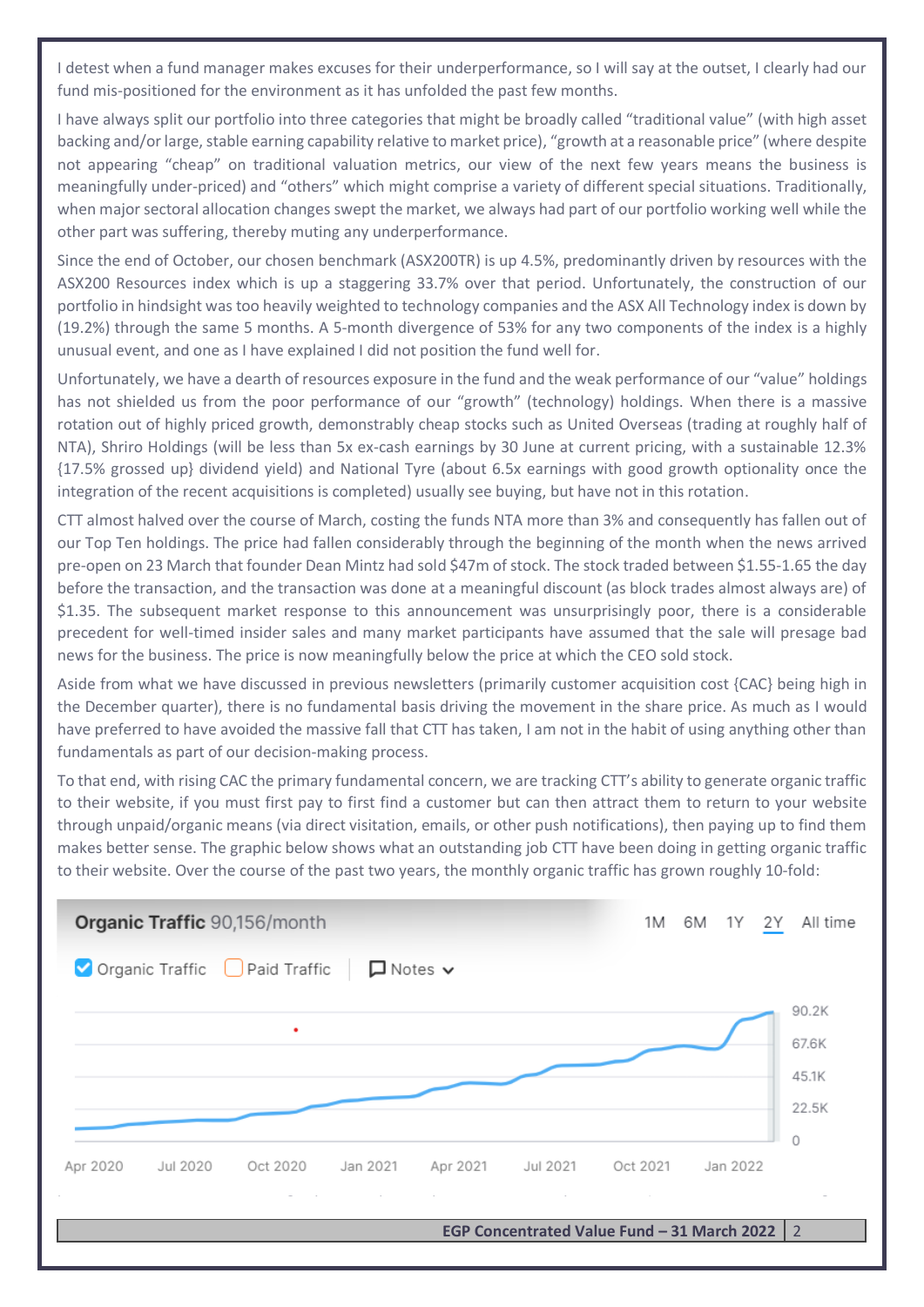As to whether the sale of a large block of shares by the CEO counts as a "fundamental" reason to reconsider the investment, as much as there have been many examples of well-timed insider sales, there are also countless examples of founders with substantially all their wealth tied up in a business wanting to liquidate some of that wealth for legitimate reasons. From our own portfolio, Dicker Data (DDR) founder David Dicker made a substantial (\$42m) sale of DDR stock in August 2021, with the subsequent two quarters results showing profit before tax up 26% and 29.6% respectively against the prior periods.

It would potentially pay the sceptics about Dean Mintz' motives in selling some stock to consider the psychological effect the movements in the valuation of his holdings since listing might have had too. When CTT listed in late 2020, Mintz retained ~216m shares, which at the 50c listing price was worth \$108m. He had also received some cash via the IPO process. He was now very wealthy. Over the next year, as the business performed brilliantly, the share price marched steadily higher, peaking at \$4.805 in mid-November 2021, at which time, the value of his holding was \$1,039,024,647. A billion dollars and change. Then through a reversal of market sentiment, over the next four months, he watched the value the market ascribed his holding fall back to about \$335m.

Contemplate how after spending September/October/November thinking you were worth more than a billion dollars to find your net worth had fallen some \$700m by March, despite no change in the trajectory of your business. It would sting. Mintz has limited experience in the listed environment, and probably had a broker persuade him that one of the things weighing on the share price was the prospect of a founder sell-down and he could solve that problem himself. He compounded the mistake of selling by only escrowing his remaining holding until the next financial reporting date. He would have been far better to put at least a year or two of escrow in place.

Our instinct on CTT would usually be to buy more shares in this situation, as the revenue trajectory is meaningfully above even the most bullish case discussed in our original investment thesis, if this continues, CTT will at current prices will prove to have been an incredible opportunity. Instead, we will wait for the next market update to ensure the thesis remains intact. Confirmation that this is the case will likely see the valuation rise sharply, but the performance of the portfolio in the past few months mean we must act with even more caution than usual.



PPK Holdings (PPK) released some very [positive results](https://www.asx.com.au/asxpdf/20220322/pdf/45776zc18wl31c.pdf) (.PDF) from the first serious testing they have conducted on boron nitride nanosheets (White Graphene). There were some incredible performance uplifts reported in a range of paints and coatings, but this improvement to wear resistance in a water-based polyurethane stood out for me. A >500% increase in wear resistance achieved by the addition of White Graphene to the composition is clearly a development with incredible commercial prospectivity. Unfortunately, as discussed last month, market participants are not currently awarding commercial prospects with any meaningful value. For PPK to regain the support of market participants will likely take an announcement of a significant actual sales from one of the many ventures they are

now running. Announcements have intimated that there are discussions taking place for commercial sale quantities of boron nitride nanotubes (BNNT). The announcement of even a modest contract of perhaps a kilo or two per month of BNNT would be very well received by investors. Anything more significant than that would be company-making.

Another announcement of significance for the portfolio was the sale by Site Group Holdings (SIT) of 62.5% of the subsidiary that holds the Clark landholding that has been the central plank in our investment thesis for SIT. To the casual observer, the sale would look like selling off the family farm to stay viable, which to some extent it is, but there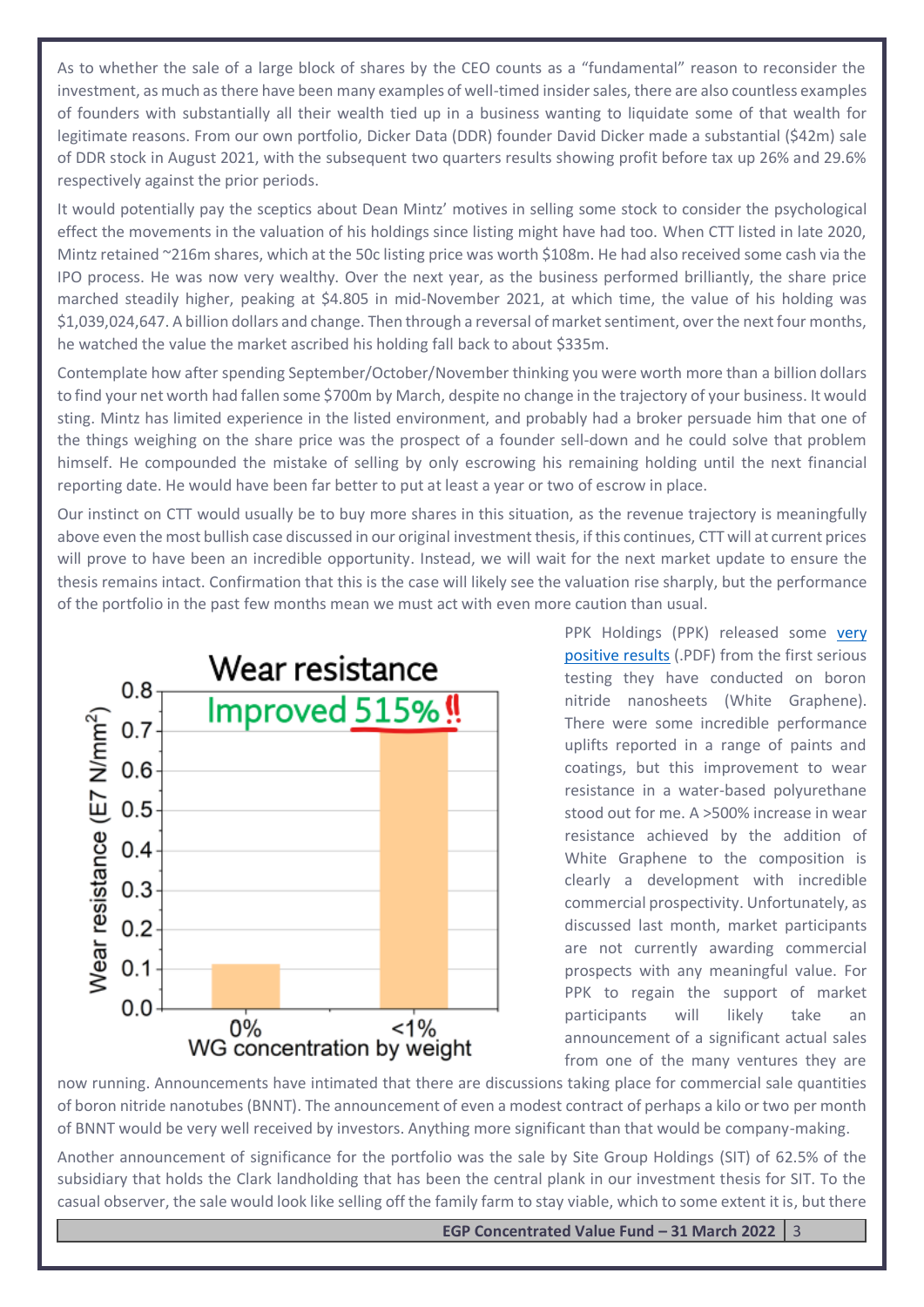is good reason to think the latest development represents a turning point. Covid has had a devastating impact on SIT. We have always been comforted that there is a land asset hidden in the business, but as the difficult period for the education business extended, finding a way to realise value for shareholders in anything other than a firesale looked difficult. Owning 37.5% of something valuable is better than 100% of nothing.

The current transaction looks to have solved this matter. Included in the consortium acquiring the 62.5% stake are Nicasio Alcantara, who is a native of the Philippines with decades of experience navigating the Filipino commercial framework. Nicasio was always likely to be part of the deal, and while his skillset is valuable, to Australian domiciled investors, the participation of Paul Weightman's Stara Investments is likely to carry more weight. Paul was founder and CEO for more than 20 years of property behemoth Cromwell Property Group. Interacting with Paul through the sale of the 62.5% interest in Site Group Holdings (which owns the Clark lease) has been very good for my confidence in how the property development will unfold.

There is a clear path to value creation now. The increase to the Floor Area Ratio (FAR) and extension of the lease will be completed as a matter of priority. Once received, the value of the property is materially improved, to ensure the property subsidiary is fully funded to maximise the value created from the rest of the landholding, a small land sale is likely to be targeted as soon as practicable thereafter. The progress at Clark despite Covid has been enormous (outlined in a recent market announcement), with SIT and their A-grade partners holding the last large parcel inside the special economic zone, and the business now being sustainably funded, extracting as much of the enormous value as possible now looks a very realistic prospect. If management can successfully execute a turnaround in the education business at the same time, the outcome would be truly excellent.

## **Microcaps are Hard, Part IV: -**

I have previously written about my affinity for distribution businesses, given our 10-year-old and very successful association with Dicker Data. In terms of other distributors, we have also had good returns from our National Tyre investment and sound returns from our Shriro Holdings investment. The fourth, and smallest distributor in the portfolio is a business called Stealth Global Holdings (SGI), it is the one we have not had success with to date and as such I thought it a suitable candidate for review in our "Microcaps are Hard" series.

SGI distributes industrial consumables; its best-known competitor would be the Wesfarmers owned Blackwoods business. The Wesfarmers Industrial & Safety division generates nearly \$2b of revenue (almost twenty times the size of the current SGI revenue base), so is only somewhat comparable. Complicating the "industrial consumables" business, SGI owns United Tools and C&L Tools which would compete with Total Tools, Sydney Tools, Trade Tools, and Bunnings "Tool Kit Depot". It also owns Skipper Transport Parts compete with the likes of Bapcor, Maxiparts and Supply Networks on truck side, and Supercheap, Repco on the car side. The tools and parts businesses are perceived as a useful point of difference for SGI and discrete parts of the industrial products will be ranged in these businesses to expand the revenue opportunity.

We first purchased SGI shares for 20 cents in the September 2018 initial public offering, we have subsequently added to our holding several times as execution was demonstrated in line with the promises management made for prices as low as 6.4 cents per share. We now own more than 8.5% of SGI at an average price a little over 13.6 cents per share, which is whereabouts the share price has traded in recent weeks and months. Therefore, the investment thesis fits in the "Microcaps are Hard" series, we have had what is currently almost 2% of the fund's assets tied up in SGI for a weighted average of 2.7 years for no return.

The metrics at the current valuation I view as compelling. In communicating with another SGI investor, a summary of my reply to his email was as follows:

*"As to the FY25 strategy, they can definitely generate \$200m of revenue, just keep acquiring things… The margin is always riskier, but I'm confident they should get close to the 8% target, most similar businesses at scale have higher margins than that.*

*If they can, it's a ~\$16m EBITDA business, that will probably get awarded a 6 or 7x EV/EBITDA valuation (depending on how large the D&A charge ends up being) at that level of earnings. This implies a \$96-112m enterprise valuation (\$104m midpoint), the question we need to answer is how much equity dilution will it take to get there, and how much debt will the enterprise carry at that point?*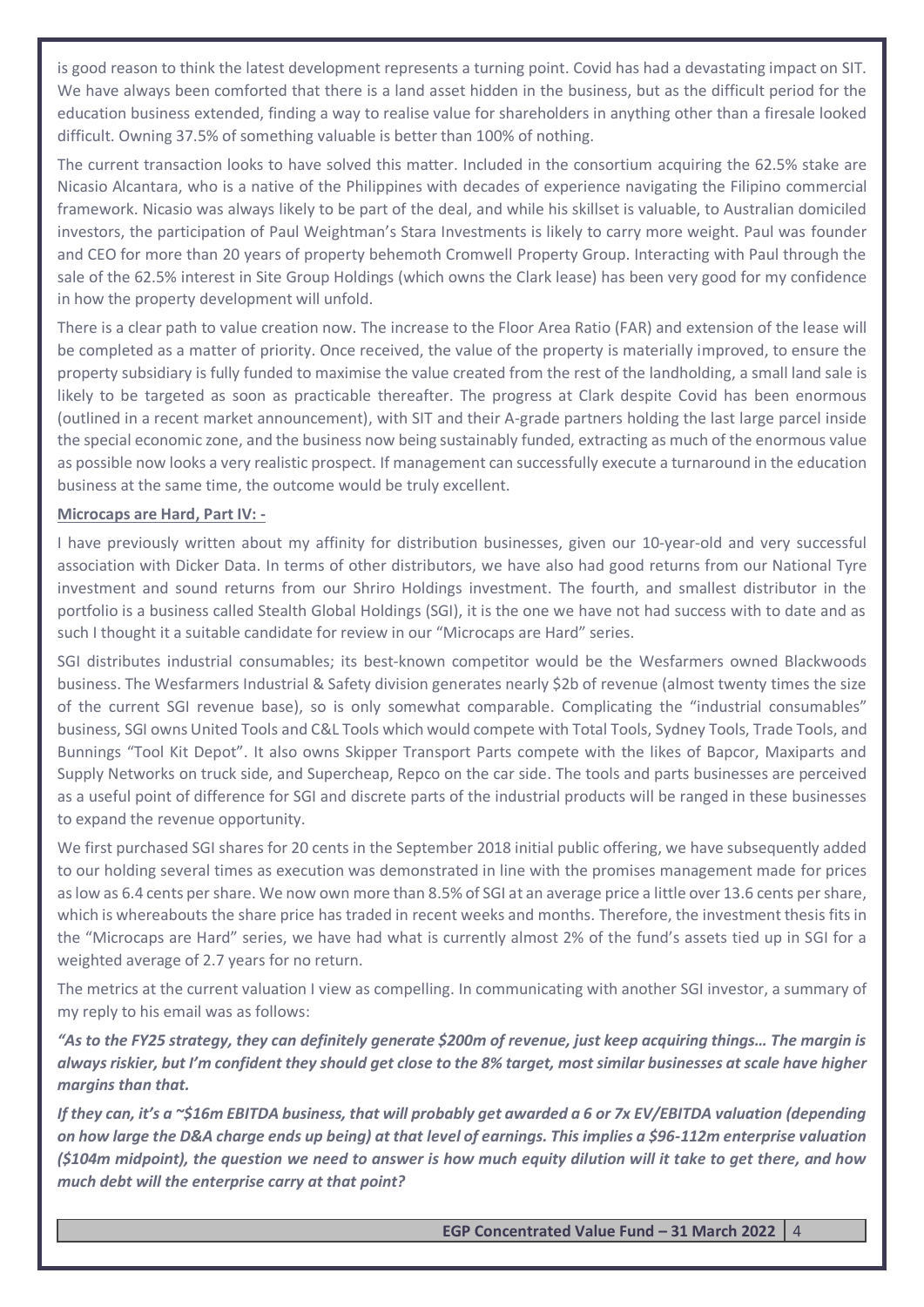# *If you figured it was carrying 1.5x EBITDA in debt (~\$24m), that leaves an equity valuation of ~\$80m, with the big swing factor to how well shareholders do is "how much dilution is required to get there?""*

The current equity valuation at 13 cents per share is just shy of \$13m (99.7m shares on issue). Even if we assumed SGI needed to dilute existing holders by as much as 50% to achieve their FY25 strategy, the \$80m equity value outlined above would imply a fourfold increase in the equity value over the next 3 years, so if execution is good, there is clearly an amply attractive investment upside. Now we will review the business and decide how probable it is they can get to the FY25 target revenue of \$200m and EBITDA margin of 8%. The experience on margin in the three years since listing indicates the 8% EBITDA margin should be an absolute base-case if they can get to \$200m of revenue:

|                      | FY2019 | FY2020                  | FY2021 |
|----------------------|--------|-------------------------|--------|
| Revenue              |        | \$62.8m \$67.9m \$69.7m |        |
| EBITDA (underlying)  | \$2.1m | \$3.2m                  | \$4.4m |
| <b>EBITDA Margin</b> | 3.2%   | 4.6%                    | 6.4%   |

Despite relatively modest revenue growth, the margin has doubled to 6.4% in the first two years post-listing. The significant margin growth is due largely to a decision to give up about \$20m of revenues into Africa that were at very low margins. Gross margin was 18.5% in FY18 pre-listing when the African business comprised most of the revenue and was 29.8% in FY21 once the African business had been largely exited.

For simple maths, if we assume the EBITDA margin of the African business was ~3% and deduct \$22m of revenue from FY19 and \$2m from FY21 (the approximate revenue levels into that market), the change looks as follows:

|                      | FY2019  | FY2021  |
|----------------------|---------|---------|
| Revenue              | \$40.8m | \$67.7m |
| EBITDA (underlying)  | \$1.44m | \$4.34m |
| <b>EBITDA Margin</b> | 3.5%    | 6.4%    |

This implies the incremental margin on the  $\sim$ \$27m of revenue added in the two years is about 10.8% meaning the 8% should be a quite achievable target if \$200m revenue can be attained (i.e. ~7% on the first \$100m plus ~11% on the next \$100m = ~9% EBITDA on \$200m revenue).

On the revenue, as I point out in the correspondence quoted above, this can be easily done via acquisition, but we will look now at how close they can get organically with the foundation they already have in place.

The [half-year investor presentation](https://www.asx.com.au/asxpdf/20220310/pdf/456wp6tc693sbc.pdf) (.PDF) says the company is run rating at an annualised revenue of more than \$100m. Between the \$44.3m revenue that was announced in the December half (\$88.6m annualised), the additional \$9m annually from having the Skipper acquisition included in the full half and the \$8m annually acquired with the United Tools acquisition, the business should already be at >\$105m once these acquisitions are integrated. The same presentation on page 9 indicates several large new contracts have been won that will deliver \$18m annualised over the next 18 months. Most of that 18-month period will land in next financial year meaning based on the current footprint, SGI are entering FY2023 with ~\$120m of revenue as a reasonable expectation unless there is a significant contract loss or other extraneous event.

Much of the \$18m of new revenues mentioned in the investor presentation have been won in contracts that will be more capital efficient than the broader business. SGI have developed an automated unmanned onsite solution that enables a "store" to exist on remote sites, which is very efficient for clients. Client employees simply scan out the item they want, and it is automatically logged for replenishment, the stores have a stocktake every fortnight and any missing stock not correctly scanned out is billed and replaced.

The stores are stocked with a 4–6-week supply of high use items and a variety of ancillary items that will be removed from the "store" and replaced if they do not turn over at least every 8 weeks. Early versions of this offering have been very well received by clients and the return profile of these contracts are attractive, with the containerised "store" placed on site for perhaps \$20,000 of capital cost and stocked with an average of \$120-160k of inventory. If the stock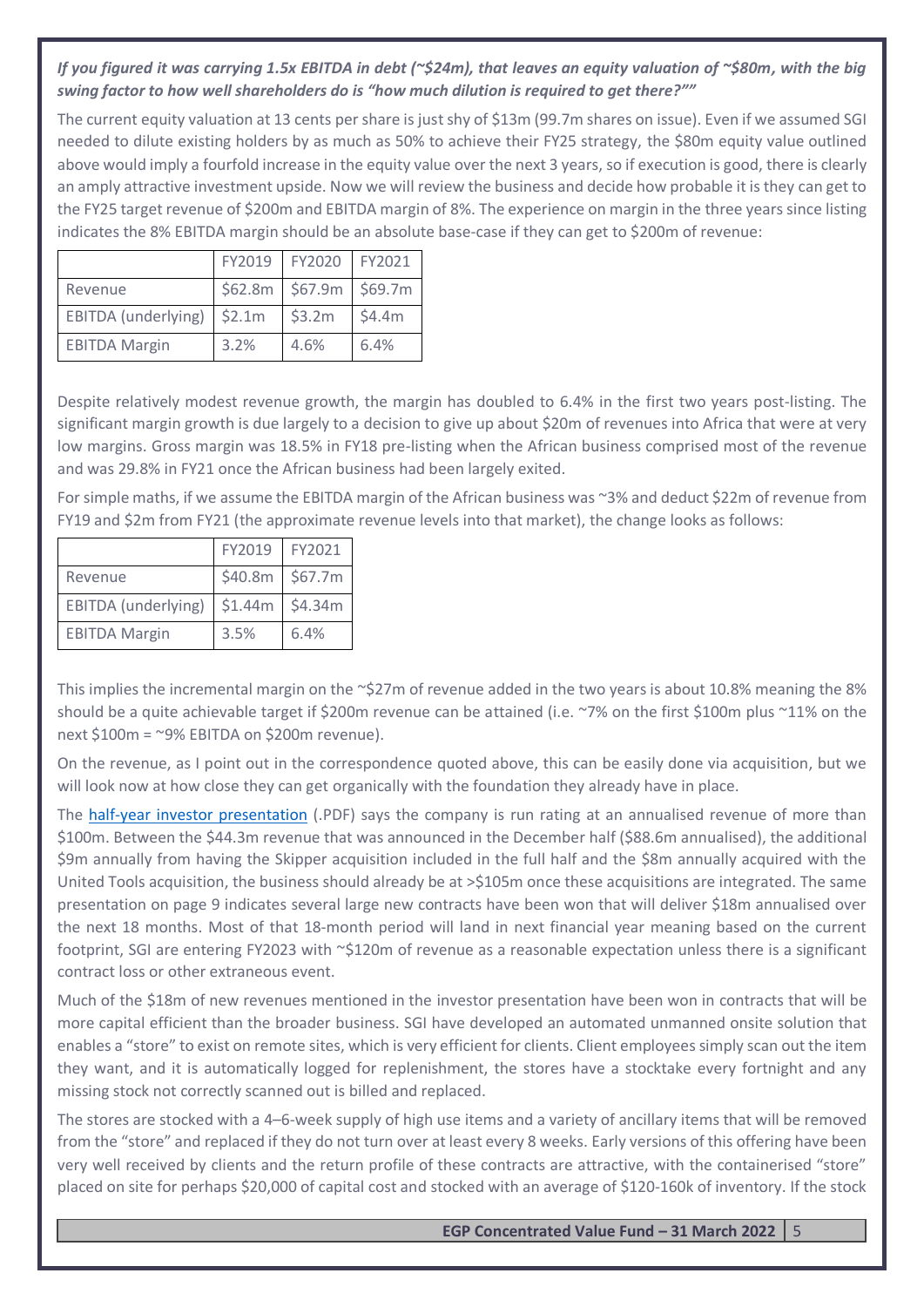is turned every 7 or 8 weeks on average, that implies ~7 inventory turns per annum for such a store. Seven turns of \$140k of inventory is about \$1m annually for such a store, which even if the contract is priced more keenly than the 29.8% gross profit generated companywide, a 25% margin still produces ~\$250k of GP the business earns from a store that has a ~\$20k capital cost and probably requires perhaps half a day of staffing per fortnight to stocktake/restock.

Further to this, recent acquisitions provide considerable scope for upsell, additional or replacement products from the existing SGI range into the newly acquired businesses should provide some relatively easy revenue gains. The United Tools acquisition especially has the potential to drive meaningful revenue uplift. My understanding is that the \$8m of revenue that SGI discuss when talking about the acquired business is only a sliver of the revenue that runs through the stores, I understand the total revenue base of the 35 acquired stores exceeds \$100m annually and much of it has range crossover with the SGI inventory base but was previously mostly being sourced from other suppliers.

United Tools is effectively a buying group, with the enhanced scale, their inclusion in SGI group should significantly widen the revenues running through the buying group and in a virtuous circle further enhance SGI's buying power, enabling them to increase margins (or become more competitive driving revenues) in other parts of the business.

If SGI can capture only \$30m of additional revenue through cross-selling and range widening, then the business would effectively have \$150m of the \$200m target for FY25 secured. If the other \$50m of revenue needed to be acquired over the next 3 years, even if the multiples paid for acquisitions was equivalent to SGI's, this implies only 33% dilution, compared to the 50% discussed earlier in the investment thesis.

As to our expectations for FY23, with the extra scale, a ~7% EBITDA margin is not an unreasonable expectation if the \$120m of revenue posited above can be delivered in FY23, then \$8-8.5m of EBITDA is possible. The current enterprise valuation is about \$20.5m (~\$13m of equity and ~\$7.5m of debt after the ~\$3.2m of cash is received from the United Tools acquisition and the Bisley divestment). The valuation of about 2.5x EV/EBITDA is quite remarkable and allows an enormous margin of safety if the business underachieves for any reason.

One of the reasons in my view that SGI is being awarded such a meagre current valuation is the persistent recurrence of "non-recurring" items in the financial reports. There have been substantial such items in each year since listing such that many analysts will have grown sceptical of whether these are truly one-offs. I am more circumspect, they have made a steady stream of acquisitions and borne costs to find, do due diligence on, and integrate those acquisitions, the charges are large relative to the size of the business but have enabled the highly prospective foundation described above to be built. If management can ensure any expenses and integration costs for the two most recent acquisitions are incurred before the June 2022 results, thereby ensuring the December 2022 result is free from adjustments or non-recurring items, it would go a long way to reassuring prospective investors of the true earning power of the business.

If SGI can get to around this time next year with the market convinced that >\$120m of revenue and >\$8m of EBITDA will be the FY23 result, they would likely have a meaningfully higher equity valuation, perhaps as much as double current valuation. That substantial reduction in the cost of capital would make finding and paying for the acquisitions required to ensure the FY25 \$200m revenue target is achieved much easier, by either issuing equity as part of the consideration, or raising equity to pay for the transaction.

Unitholders interested to learn more about the Stealth business can watch [this recent video](https://vimeo.com/692995204) (Vimeo) presentation from managing director Mike Arnold. Mike gives an excellent outline of the business and the investment opportunity despite having Covid at the time he gives the presentation.

#### **Quarterly Unitholder Video Conference: -**

The March quarter investor video conference will be held at 12:30pm Sydney time on 27 April 2022. The link to access the meeting is:<https://us02web.zoom.us/j/88251364749?pwd=WDFpOGJYOFFCRWpTUFYwMjBmb2RtZz09>

#### **The ZFC update: -**

Following a recent meeting with JANA; the launch of Cipher Fund is now expected in 2023.

Our partner in the Cipher project; JANA are undertaking a meaningful reorganisation that requires no launch of any new products for the remainder of 2022. We anticipate further information to become publicly available later this year.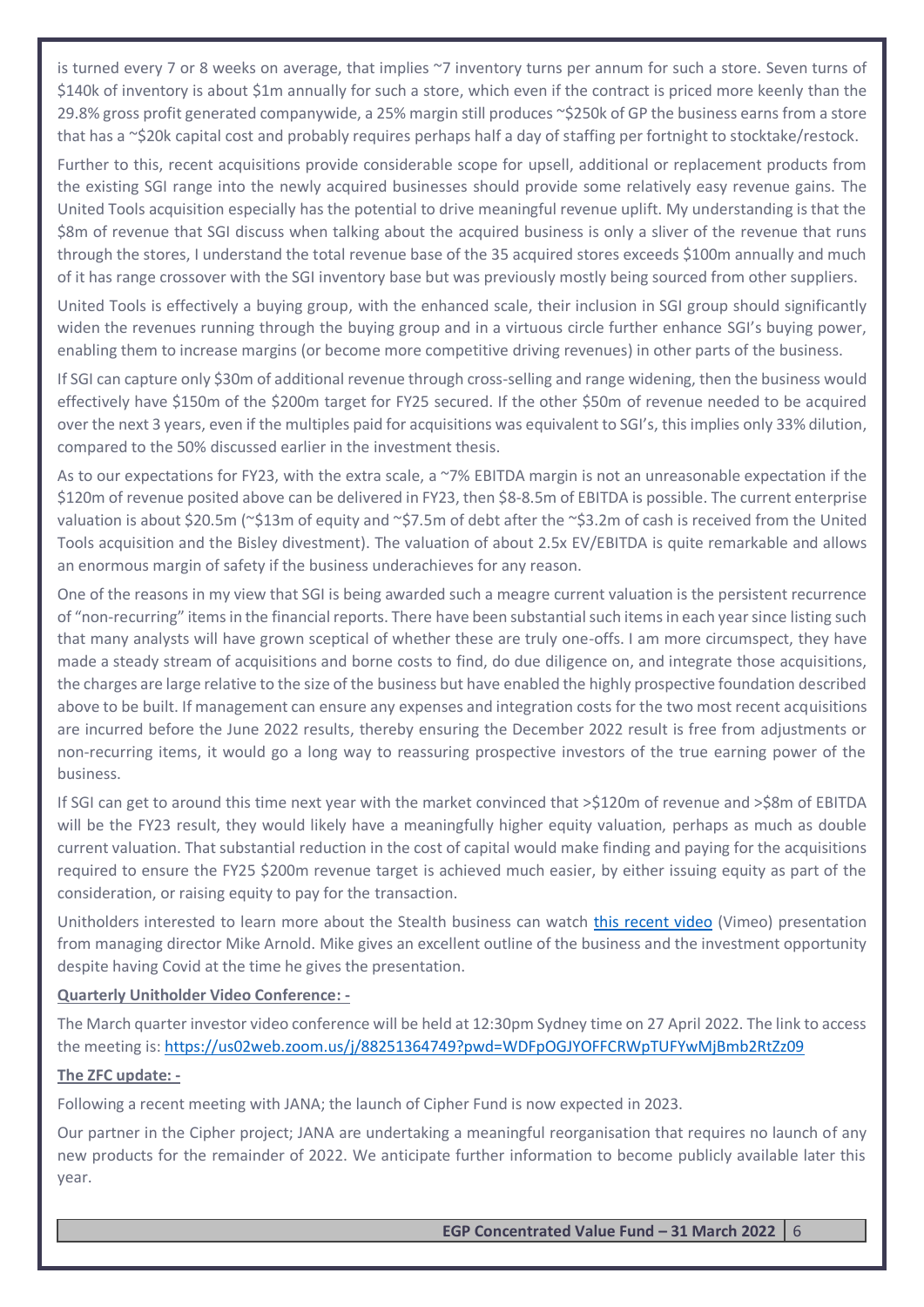JANA have acknowledged that they continue to see the merits of the Cipher Fund and are able to continue to work with ZFC; albeit on a timeline that has become extended.

Whilst Brad and I will continue to explore options in consultation with our partner; we will continue to update stakeholders as further relevant information becomes available and Brad will be in contact with Managers.

Prospective managers and investors are invited to contact CEO of ZFC, Brad Hughes [\(brad.hughes@thezfc.com.au\)](mailto:brad.hughes@thezfc.com.au) or myself.

# **Key Portfolio Information: -**

Our top 10 holdings on 31 March 2022 were:

| Rank           | <b>Holding</b>                                                     | <b>Percentage Equity</b><br>Weighting | Percentage Portfolio<br>Weighting |
|----------------|--------------------------------------------------------------------|---------------------------------------|-----------------------------------|
| $\mathbf{1}$   | United Overseas Australia (UOS.ASX)                                | 11.1%                                 | 10.3%                             |
| $\overline{2}$ | Smartpay (SMP.ASX)                                                 | 7.1%                                  | 6.6%                              |
| 3              | Shriro Holdings (SHM.ASX)                                          | 6.4%                                  | 5.9%                              |
| $\overline{4}$ | Dicker Data (DDR.ASX)                                              | 5.8%                                  | 5.3%                              |
| 5              | PPK Group (PPK.ASX) inc. White Graphene pre-<br><b>IPO</b> holding | 5.2%                                  | 4.8%                              |
| 6              | Tellus (unlisted)                                                  | 5.1%                                  | 4.7%                              |
| $\overline{7}$ | <b>Blackwall Limited (BWF.ASX)</b>                                 | 4.8%                                  | 4.4%                              |
| 8              | Li-S Energy (LIS.ASX)                                              | 4.4%                                  | 4.1%                              |
| 9              | National Tyre & Wheel (NTD.ASX)                                    | 4.1%                                  | 3.8%                              |
| 10             | SRG Global (SRG.ASX)                                               | 3.9%                                  | 3.6%                              |

Our largest 5 holdings comprise 35.4% of our invested capital, our top 10 holdings are 57.6% and our top 15 represent 74.3%. Cash and cash equivalents are 6.1% of the portfolio. The median market capitalisation is \$163.1m. Weighted average market capitalisation is \$404m.



As always, investors with any questions, suggestions, comments, or investment ideas should feel free to call (0418 278 298), or send me an email - [Tony@egpcapital.com.au](mailto:Tony@egpcapital.com.au)